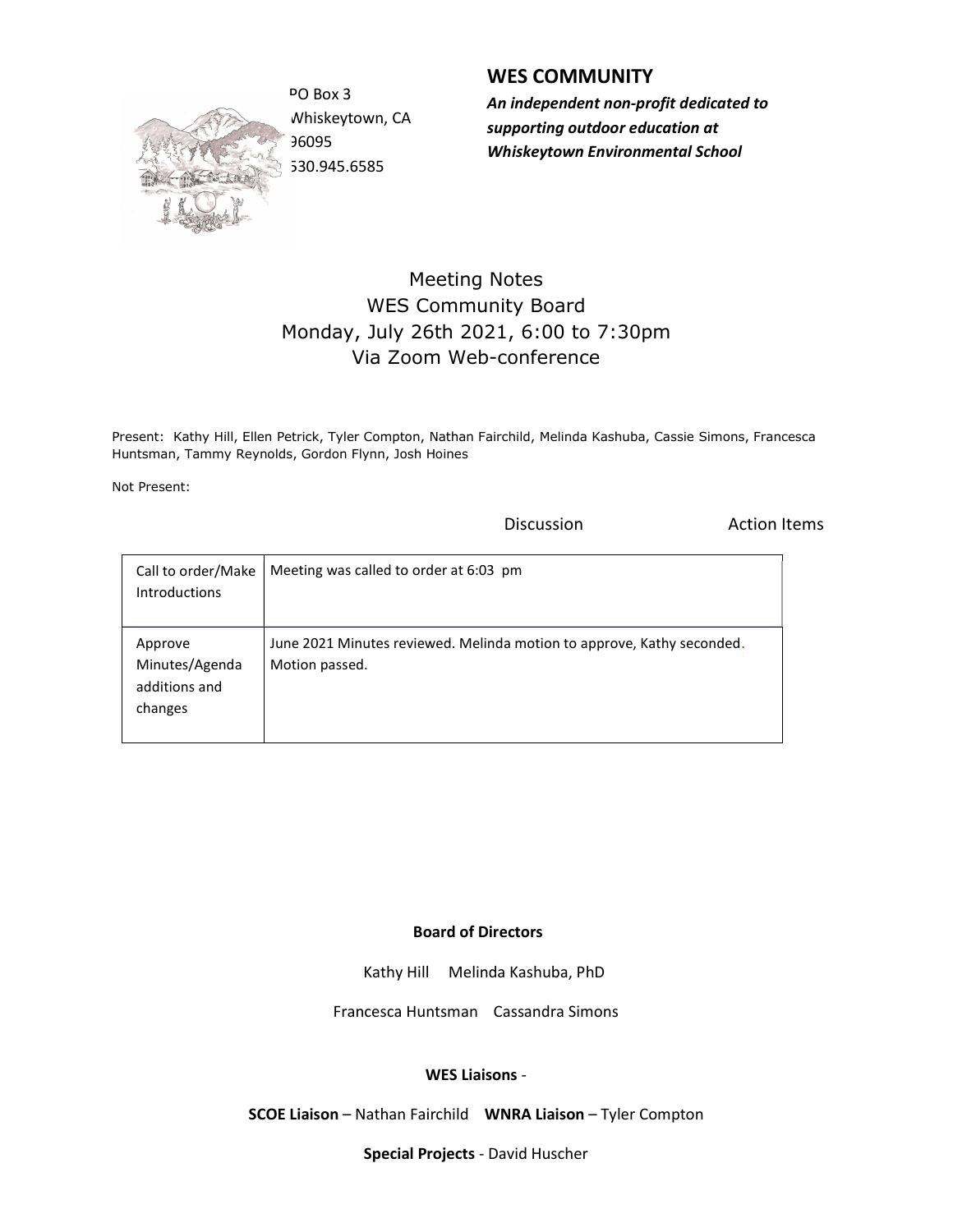| <b>WRNA Report: Tyler</b><br>Compton    | Current busy season and many staff are out sick. June alone had about 470,000<br>visitors to Whiskeytown.                                                                                                                                                                                                                 |
|-----------------------------------------|---------------------------------------------------------------------------------------------------------------------------------------------------------------------------------------------------------------------------------------------------------------------------------------------------------------------------|
|                                         | Bureau of Reclamation (BOR) released statement on how water will be<br>managed in the CVP system and this will affect the water line at Whiskeytown.<br>NPS has not released a statement yet and public comment is open until July<br>29 <sup>th</sup> .                                                                  |
|                                         | Josh recommends local households analyze ways to reduce and conserve water<br>usage in the house as the drought intensifies.                                                                                                                                                                                              |
| <b>SCOE Update:</b><br>Nathan Fairchild | Fall field lab planning is going well. Curriculum is in place and Nate has received<br>many applications via Facebook. Season will run Sept. 8 <sup>th</sup> – Oct, ending for wet<br>months, and picking up again in spring. Water system is waiting on approval, if<br>not ready, porta-potties will be needed on site. |
| Friends of                              | Working hard for September $10^{th}$ – Block Party Fundraiser for                                                                                                                                                                                                                                                         |
| Whiskeytown:                            | Whiskeytown Trail Restoration in downtown Redding in collaboration                                                                                                                                                                                                                                                        |
| Tammy Reynolds                          | with Woody's. Brandy Creek Blonde Ale will be released (Josh's recipe).                                                                                                                                                                                                                                                   |
|                                         | Ready to roll out the new website 1st week of August.                                                                                                                                                                                                                                                                     |
|                                         | Designing a scavenger hunt in Whiskeytown, with 20 different sites that                                                                                                                                                                                                                                                   |
|                                         | people can visit, take selfies, and then enter photos into FOW for raffle                                                                                                                                                                                                                                                 |
|                                         | prizes.                                                                                                                                                                                                                                                                                                                   |
| <b>Treasurers Report</b>                | Starting balance: \$26,900.75 (as of 6/28/21)                                                                                                                                                                                                                                                                             |
|                                         | Total out: \$168.81 - printing materials<br>(\$2,500- GoForth Consulting) pending as of 7/26/21<br>(\$80- Big Valley Sanitation) pending as of 7/26/21                                                                                                                                                                    |
|                                         | Total in: \$1.34                                                                                                                                                                                                                                                                                                          |
|                                         | Ending balance 7/26/21 \$26,733.28 (available: \$24,153.28)                                                                                                                                                                                                                                                               |
|                                         |                                                                                                                                                                                                                                                                                                                           |
|                                         | Rebuild Fund balance \$7,278.47                                                                                                                                                                                                                                                                                           |
|                                         |                                                                                                                                                                                                                                                                                                                           |
|                                         |                                                                                                                                                                                                                                                                                                                           |
| <b>On-going Business</b>                |                                                                                                                                                                                                                                                                                                                           |
| NPS Partnership                         | No new news at this time, still at regional office waiting on signatures                                                                                                                                                                                                                                                  |
| Agreement and<br>Work Plan              |                                                                                                                                                                                                                                                                                                                           |
|                                         |                                                                                                                                                                                                                                                                                                                           |